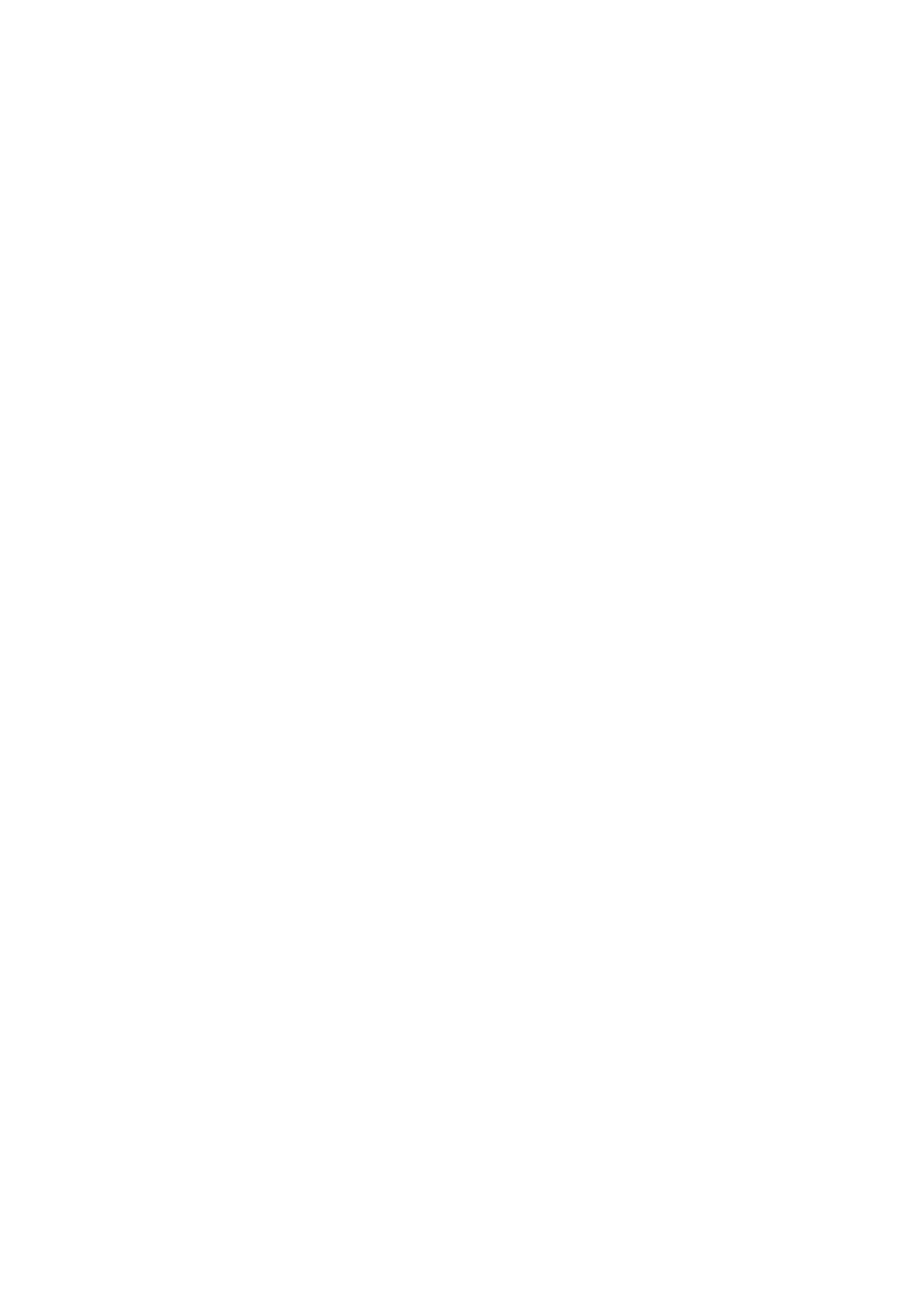## **1 EXECUTIVE SUMMARY**

**Exit vs. voice** – this is the general choice that responsible shareholders face when invested in a company that behaves in a way that does not align with their values. The first option is to dissociate themselves and divest. The second is to engage in dialogue to initiate positive change. The latter strategy refers to active ownership and is the focus of this analysis.

**But what is active ownership and how is it applied in practice?** What is its impact on the target company and the investor engaging? What are the factors that make it successful? These key questions will be addressed throughout an E4S series. The first study of this series focuses on answering the former of these questions.

**Active ownership generally applies to publicly traded shares and is based on two main components: voting and engagement.** Both are extremely interrelated, complement each other and can be triggered by

one another. Shareholders wishing to express their opinion more than with their voting rights will engage in a direct dialogue with the company and can choose from a variety of tools to develop their strategy. Engagement can be private or public, individual or collaborative, or a combination depending on the responsiveness of the target company. If the dialogue with the company does not bear fruit after a certain period of time, investors will be more public with their engagement and, if it is not already the case, will try to convince other shareholders to join the cause in order to increase the pressure exerted.

**The themes and players are diverse, and the regulations and culture around active ownership vary by region.** Shareholders engage on four main themes: environmental and social issues, board management, shareholder rights and compensation structure. The active shareholder ecosystem consists of many players including

Sustainable investment per region in 2020 (left) and evolution of sustainable investment in USD billion (right)



Note: Active ownership is here defined as "employing shareholder power to influence corporate behaviour, including through direct corporate engagement, filing or co-filing shareholder proposals, and proxy voting" on ESG issues. Exclusion is here defined as "exclusion from a fund or portfolio of certain sectors, companies, countries or other issuers based on activities considered not investable". Source : Global Sustainable Investment Alliance (2021)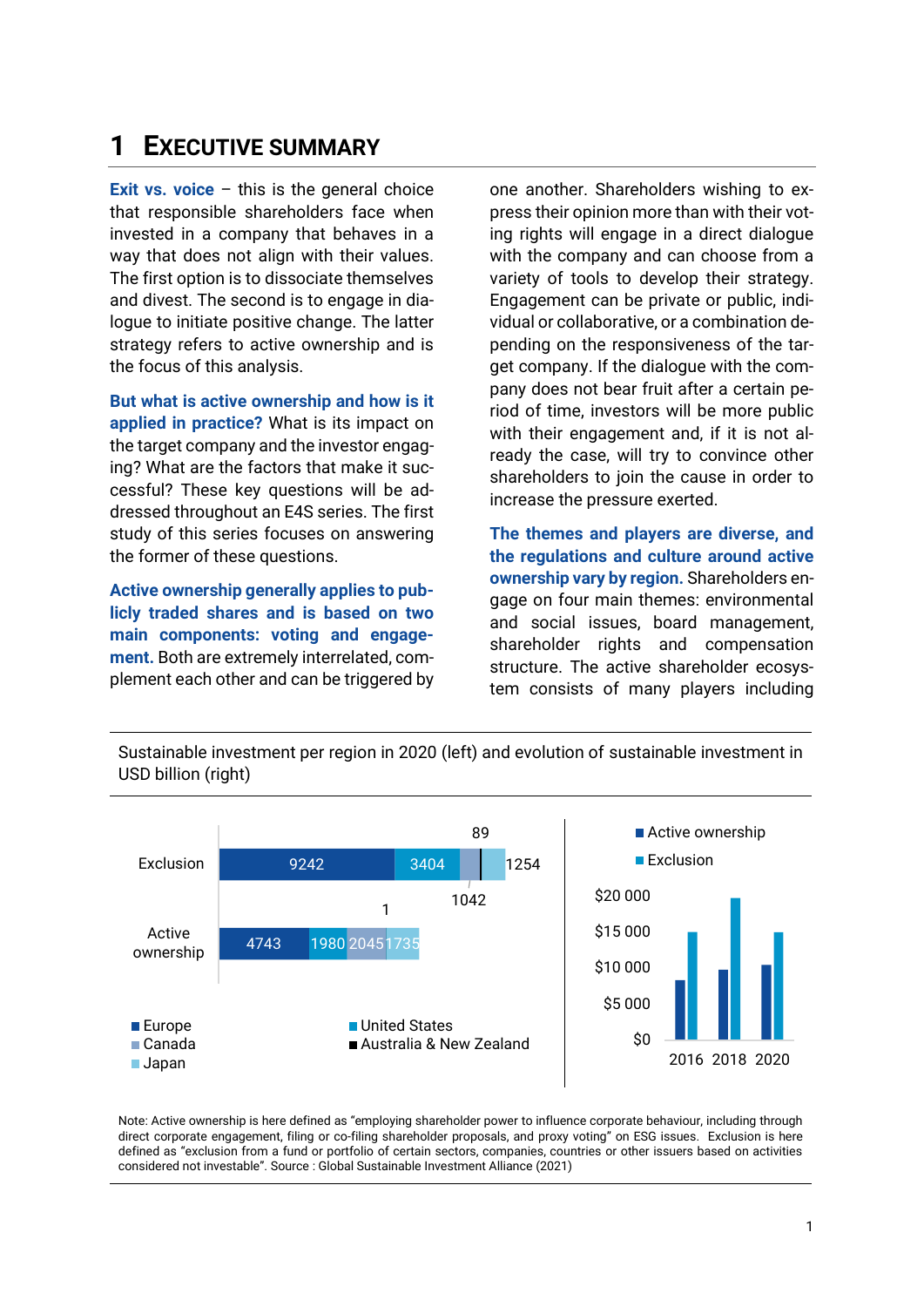institutional and retail investors, whistleblowers such as NGOs, employees, or civil society, data providers such as rating and proxy voting agencies, as well as governments and regulators. In both Europe and Switzerland, the culture of consensus and stricter regulations favor collective and cooperative approaches, in contrast to the American modus operandi.

**Engagement is increasingly extending to other asset classes** such as corporate and sovereign bonds, as well as private equity.

Creditors can engage both before and after securities are issued but may face limitations in their initiatives, such as the presence of diverse preferences within the creditor group and a perception of interference with the public policy of an issuing government. In the private markets, general partners, driven by demand, are increasingly engaging on ESG issues and can leverage the private equity model, which is particularly favorable to engagement, to achieve their goals.

## **KEY TAKEAWAYS**

- **1** Active ownership, through engagement and voting, is growing in popularity among responsible investors and is spreading to more and more asset classes, such as corporate and sovereign bonds, as well as private equity.
- **2** This popularity has been amplified by the increased attention paid to environmental, social and governance issues by stakeholders and has intensified the importance of these same issues at the boardroom table.
- **3** Some practices, such as the lack of voting rights for exchange-traded fund shareholders or the increase in multi-class share issuance, may be a barrier to this trend.
- **4** But the development of investor groups and digitalization tend to favour new approaches to active ownership.

## **E4S SERIES ON ACTIVE OWNERSHIP**

This analysis dives into the practices of active ownership. But what about its impact? In December 2021, E4S studied **[the impact of divestment](https://e4s.center/document/divesting-for-what-impact/)** as a responsible strategy. The second analysis in the E4S series on active ownership, **[Active ownership: for what impact?](https://e4s.center/document/active-ownership-for-what-impact/)** applies the same approach, balancing the benefits and costs for the investor who engages and discussing the reactions and behavioural changes of the target company. To be successful in their engagements, however, investors will need to consider several factors. **[Active ownership: the](https://e4s.center/document/active-ownership-the-keys-of-success)  [keys to success](https://e4s.center/document/active-ownership-the-keys-of-success)** develops how the profile of the target company and of the investor, as well as the characteristics of the engagement, can influence the outcome of a shareholder initiative.